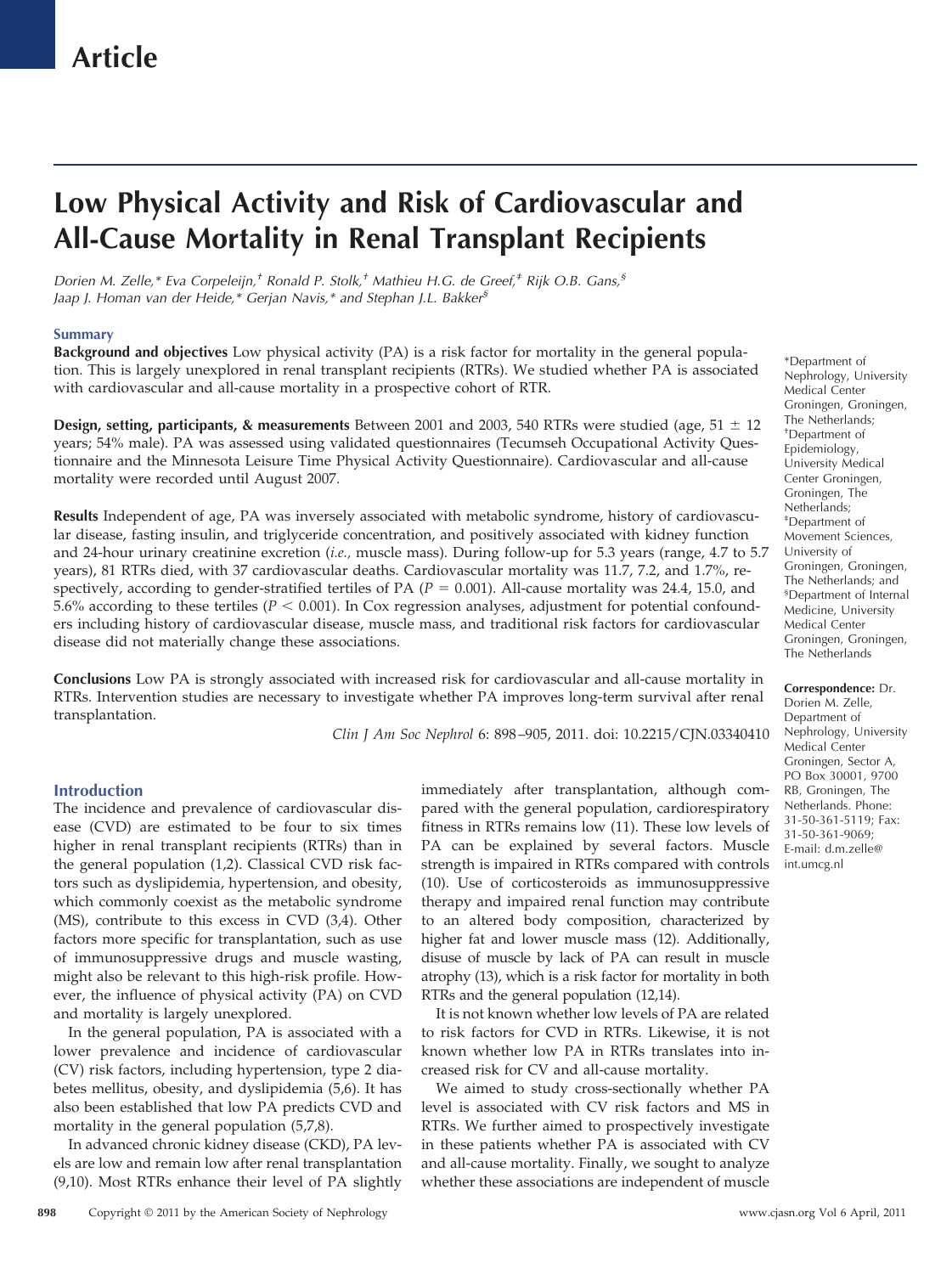mass as apparent from 24-hour urinary creatinine excretion.

## **Materials and Methods**

# **Design and Subjects**

In this prospective cohort study, all RTRs who visited the outpatient clinic at the University Medical Centre Groningen between August 2001 and July 2003 were invited to participate. Eligible for participation were all adult RTRs with transplant duration  $>1$  year and with functioning allograft at time of invitation. The group that did sign informed consent was comparable with the group that did not sign informed consent with respect to age, gender, body mass index, serum creatinine, creatinine clearance, and proteinuria. In patients with fever or other signs of infection (*e.g.,* complaints of upper respiratory tract infection or urinary tract infection), baseline visits were postponed until symptoms had resolved. Patients with overt congestive heart failure and patients diagnosed with cancer other than cured skin cancer were not considered eligible for the study. Data on PA were available in 547 patients; 7 patients with amputations were excluded because of the possible incapability of being physically active. Full details on the study design have been previously reported (15). The Institutional Review Board approved the study protocol (METc 2001/039).

#### **Endpoints of the study**

The primary endpoints of the study were recipient CV and all-cause mortality. The continuous surveillance system of the outpatient program ensures up-to-date information on patient status and cause of death. CV and all-cause mortality was recorded until August 2007. We contacted general practitioners or referring nephrologists in case the status of a patient was unknown. Cause of death was obtained by linking the number of the death certificate to the primary cause of death as coded by a physician from the Central Bureau of Statistics. Causes of death were coded according to the International Classification of Diseases, 9th revision (ICD-9) (16). CV death was defined as deaths in which the principal cause of death was cardiovascular in nature, using ICD-9 codes 410 to 447.

#### **Renal Transplant Characteristics**

The Groningen Renal Transplant Database contains information about all renal transplantations that have been performed at the University Medical Centre Groningen since 1986, including dialysis history. Relevant transplant characteristics, such as age and gender, were taken from this database. Current medication was extracted from the medical record. Presence of amputations, smoking status, and CVD history were obtained using a self-report questionnaire. CVD history was considered positive if participants had a myocardial infarction, transient ischemic attack, or cerebrovascular accident.

#### **PA**

PA data were estimated using the Tecumseh Occupational Activity Questionnaire (TOAQ) and the Minnesota Leisure Time Physical Activity Questionnaire (MLTPAQ). These questionnaires, taken by interview with trained research assistants, estimate the total amount of PA over the past 12 months. The TOAQ measures frequency, intensity, and duration of a maximum of three occupation-related activities within the previous 12 months. PAs associated with transportation to work are also included. The TOAQ is an acceptable measure of occupational PA energy expenditure and has been widely used (17). The MLTPAQ measures leisure time physical activities, including household activities, over the previous 12 months. Both questionnaires have been extensively validated against the Caltrac accelerometer, a PA record, and the doubly labeled water method (18,19).

A combination of these two questionnaires was used to estimate PA levels by using metabolic equivalents of task (MET) (20,21). These questionnaires can be combined because they measure both intensity and duration of the activity, which allows calculation summary scores in METminutes per day (MET-min/d). MET-minutes are calculated by multiplying the intensity (indicated by the METscore) and the duration spent on that activity (measured in minutes). The MET-score can be derived from tables (the Compendium of Physical Activities) (22) that indicate the intensity of the activity relative to resting. MET-minutes spent on PA refer to the energy that is spend on activities, over and above existing levels of resting energy expenditure. Thus, if no notable PA is performed, PA will be scored as 0 MET-min/d. This does not imply that there is no energy expenditure, because resting energy expenditure is not taken into account in the calculation of PA. The combination of these questionnaires covers the whole of physical activities during the day. A MET is a multiple of daytime resting energy expenditure expressed in multiples of 3.5 ml  $O_2$ /kg per minute consumed, approximately equaling the energy expenditure of an average adult at rest, sitting quietly in a chair (18,22). For example, 1 MET is the rate of energy expenditure while at rest, whereas normal walking corresponds to a MET-score of 3.5 and brisk walking to a MET-score of 5. If one would perform 1 hour of brisk walking per day as a single activity, the total MET-min/d for PA would be  $60 \times 5 = 300$  MET-min/d. This means that during 1 hour of brisk walking, five times more energy is spent than during 1 hour of resting.

In addition, it was assessed how many RTRs fulfilled the most recent PA guideline (23). According to this guideline, adults should do 2.5 h/wk of moderate-intensity PA, which equals 30 minutes of moderate PA per day, for 5 d/wk. Because moderate PA corresponds to a MET-score of 5 (brisk walking or mid-tempo cycling are typical examples), the guidelines correspond to  $30 \times 5 = 150$  METmin/d for 5 d/wk.

## **Measurements and Definitions**

Body mass index was determined as a measure of overall obesity. Waist circumference was measured on bare skin midway between the iliac crest and the 10th rib. Muscle mass was estimated by 24-hour urinary creatinine excretion as described earlier (14). Twenty-four-hour urinary creatinine excretion is considered a reliable measure of muscle mass even in patients with advanced renal failure, in elderly people, and in patients with wasting conditions (24 –26). Blood was drawn after an overnight fasting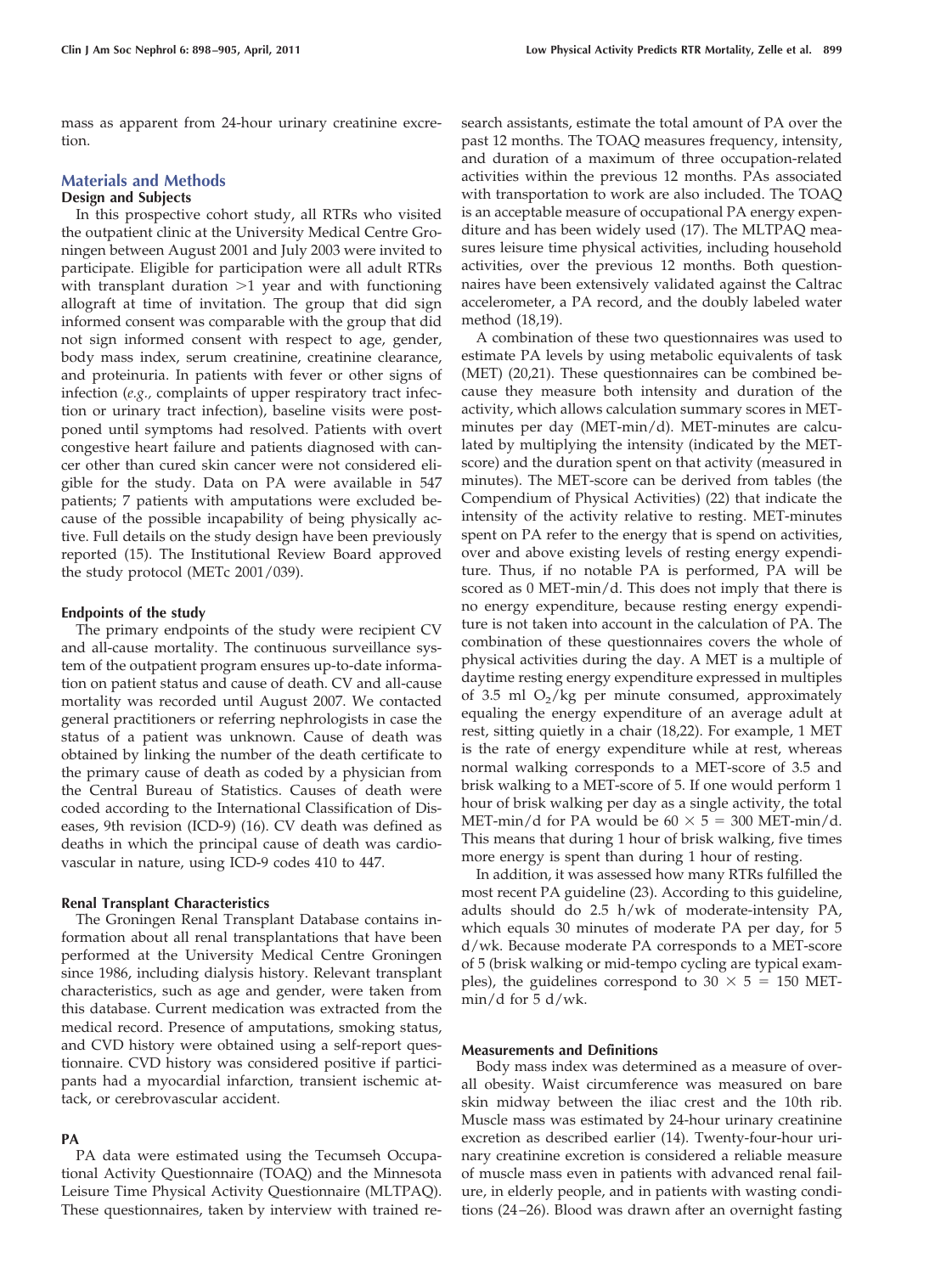period, which included no intake of medication, including anti-hypertensive drugs and blood glucose–lowering medication. BP was measured after a 6-minute rest in supine position as the average of three automated measurements at 1-minute intervals (Omron M4; Omron Europe).

Total cholesterol was determined using the cholesterol oxidase-phenol aminophenazone method (MEGA AU 510; Merck Diagnostica, Darmstadt, Germany), and serum triglycerides were determined with the glycerol-3-phosphate oxidase-phenol aminophenazone method. HDL-cholesterol was determined with the cholesterol oxidase-phenol aminophenazone method on a Technikon RA-1000 (Bayer Diagnostics, Mijdrecht, The Netherlands), and LDL-cholesterol was calculated using the Friedewald formula (21). Plasma glucose was determined by the glucose-oxidase method (YSI 2300 Stat plus; Yellow Springs). Serum high sensitive C-reactive protein (hsCRP) was assessed with a high sensitivity CRP ELISA assay. Serum and urine creatinine concentration were analyzed with a photometric modification with the Jaffe´ method. Creatinine clearance was calculated from 24-hour urinary creatinine excretion and serum creatinine. Total urinary protein concentration was analyzed using the Biuret reaction (MEGA AU 510; Merck Diagnostica), and proteinuria was defined as urinary protein excretion  $>0.5$  g/24 h.

In this study, MS was defined by the definition of the National Cholesterol Education Program Expert Panel (27). Recently, the American Diabetes Association (ADA) lowered the cut-off point for impaired fasting glucose to  $\geq 5.6$ mmol/L (28). For our analysis of the prevalence of MS, we used this ADA cut-off point. Diabetes was defined according to the guidelines of the ADA as a fasting plasma glucose  $\geq 7.0$  mmol/L or the use of anti-diabetic medication (29).

#### **Statistical Analyses**

Data were analyzed with SPSS version 16.0 (SPSS, Chicago, IL) and GraphPad Prism version 4.03 (GraphPad Software, San Diego, CA). Normally distributed variables are expressed as mean  $\pm$  SD, whereas skewed distributed variables are given as median (25th to 75th percentile); percentages were used to summarize categorical variables. Log transformation was used for variables with a skewed distribution. Hazard ratios are reported with 95% confidence interval.

Recipient-related characteristics were analyzed separately for tertiles of PA level; predicted values are shown adjusted for age. ANOVA or Kruskal-Wallis test was used to compare means for continuous variables, with  $\chi^2$  for categorical variables. To analyze whether PA is associated with mortality, we first performed a Kaplan-Meier analyses with a log-rank test.

Multivariate Cox regression analyses were performed to study whether PA is independently associated with CV and all-cause mortality. For these analyses MET-minutes per day were first log transformed to achieve a normal distribution and entered in the model as a continuous variable. In multivariate Cox regression analyses, we first adjusted for recipient age, gender (model 2), and history of CV events (model 3). In addition to the adjustments for age, gender, and history of CV events, we performed adjustment for insulin concentration, systolic BP, waist circumference, triglycerides, smoking, and hsCRP (model 4). Similarly, we adjusted for Framingham risk score factors (model 5), creatinine clearance and urinary protein excretion (model 6), and 24-hour urinary creatinine excretion (model 7).

We also studied potential interactions between PA and 24-hour urinary creatinine excretion as a measure for muscle mass.

# **Results**

A total of 540 RTRs were studied (mean age,  $51 \pm 12$  years; 54% men). Baseline characteristics according to gender-stratified tertiles of PA of the RTRs are shown in Table 1. Because PA was strongly inversely associated with age, we also adjusted the gender-stratified baseline characteristics for age. Median values of PA over the tertiles were 4 [0 to 27], 115 [75 to 218], and 378 [234 to 514] MET-min/d, respectively. Median PA levels for women and men separately were 69 [4 to 171] MET-min/d in women and 204 [56 to 396] MET-min/d  $(P < 0.001)$  in men. With regard to the guidelines for minimum requirements of PA, 260 (48%) of RTRs were not meeting the criteria, and 79 (14.6%) were completely inactive, with a PA score of 0 MET-min/d.

Independent of its relation to age, PA was inversely associated with history of CVD, insulin concentration, triglycerides, and hsCRP. Also independent of age, PA was positively associated with creatinine clearance and urinary creatinine excretion. Of the total of 540 patients, 364 (64.0%) fulfilled the criteria for MS. Prevalence of MS decreased from 135 (75%) to 118 (65.5%) and 111 (61.7%) according to increasing tertiles of  $PA$  ( $P = 0.007$ ).

During follow-up for 5.3 [4.7 to 5.7] years, 81 recipients died, with 37 deaths being CV in origin. Incidence of CV death significantly decreased according to increasing tertiles of PA, with respective numbers of 21 (11.7%), 13  $(7.2\%)$ , and 3  $(1.7\%)$  ( $P < 0.001$ ; Figure 1A). A similar association was present for all-cause mortality, with numbers of 50 (27.8%), 39 (21.7%), and 30 (16.7%) according to increasing tertiles, respectively  $(P < 0.001$ ; Figure 1B). RTRs with moderate PA levels (second tertile) already had a lower risk for CV and all-cause mortality than inactive RTRs (first tertile).

Results of univariate and multivariate Cox regression analyses for associations of PA as a log-transformed continuous variable with CV and all-cause mortality are presented in Table 2. In univariate analyses, low PA strongly predicted CV and all-cause mortality in RTRs (model 1). These associations slightly weakened after adjustment for age and gender (model 2). The same was true for adjustment for history of CVD (model 3) and components of MS, smoking, fasting insulin concentration, and hsCRP (model 4). In model 5, adjustments were made for Framingham risk score factors (30) (BP, LDL-cholesterol, HDL-cholesterol, smoking, and presence of diabetes). Further adjustment for renal function, urinary protein excretion, and 24-hour urinary creatinine excretion as a measure of muscle mass (models 6 and 7) did not materially change hazard ratios. If analyses were repeated with either censoring at the moment of return to dialysis of all RTRs who returned to dialysis during follow-up ( $n = 38$ ) or exclusion of these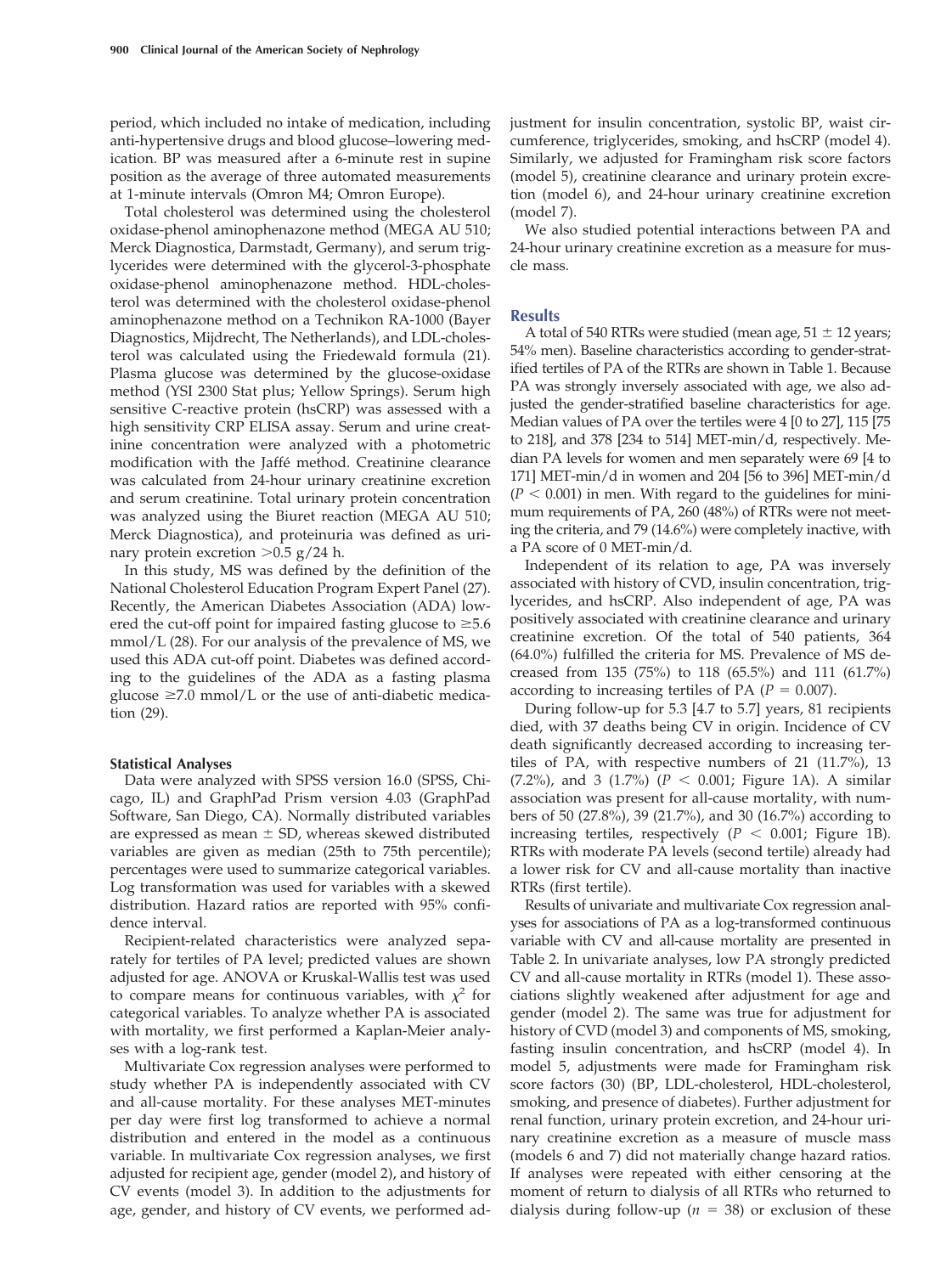| Table 1. Baseline characteristics according to tertiles of physical activity          |                                            |                                |                            |                  |  |  |
|---------------------------------------------------------------------------------------|--------------------------------------------|--------------------------------|----------------------------|------------------|--|--|
|                                                                                       | Tertiles of Physical Activity <sup>a</sup> |                                |                            |                  |  |  |
|                                                                                       | Inactive ( $n = 180$ )                     | Moderate ( $n = 180$ )         | Active $(n = 180)$         | $\boldsymbol{P}$ |  |  |
| General characteristics                                                               |                                            |                                |                            |                  |  |  |
| age (years)                                                                           | $56.1 \pm 11.0$                            | $51.6 \pm 11.8$                | $46.0 \pm 11.5$            | < 0.001          |  |  |
| smoking, $n$ $(\%)$                                                                   | 48(26)                                     | 33(18)                         | 38(21)                     | 0.2              |  |  |
| $MS, n (\%)$                                                                          | 135(75)                                    | 118 (70)                       | 111(62)                    | 0.007            |  |  |
| Cardiovascular disease                                                                |                                            |                                |                            |                  |  |  |
| myocardial infarction, $n$ (%)                                                        | 21(12)                                     | 13(7)                          | 9(5)                       | 0.06             |  |  |
| transient ischemic attack/cerebrovascular<br>accident, $n$ $\left(\frac{9}{0}\right)$ | 17(10)                                     | 9(5)                           | 6(3)                       | 0.05             |  |  |
| Body composition                                                                      |                                            |                                |                            |                  |  |  |
| body mass index $(kg/m2)$                                                             | $26.3 \pm 4$                               | $25.8 \pm 4$                   | $26.0 \pm 4$               | 0.7              |  |  |
| waist circumference in women (cm)                                                     | $96.6 \pm 14$                              | $93.2 \pm 14$                  | $92.4 \pm 14$              | 0.1              |  |  |
| waist circumference in men (cm)                                                       | $100.4 \pm 12$                             | $98.2 \pm 12$                  | $100.3 \pm 12$             | 0.4              |  |  |
| urinary creatinine excretion (mmol/24 h)                                              | 10.7 [10.3 to 1.2]                         | 11.4 $[10.9 \text{ to } 11.9]$ | 12.5 [11.9 to 13.1]        | < 0.001          |  |  |
| Blood pressure                                                                        |                                            |                                |                            |                  |  |  |
| systolic BP (mmHg)                                                                    | $150 \pm 22$                               | $157 \pm 22$                   | $151 \pm 23$               | 0.003            |  |  |
| diastolic BP (mmHg)                                                                   | $89 \pm 10$                                | $92 \pm 10$                    | $90 \pm 10$                | 0.04             |  |  |
| anti-hypertensive medication, $n$ (%)                                                 | 164(91)                                    | 149 (83)                       | 158 (88)                   | 0.08             |  |  |
| use of ACE inhibitor, $n$ (%)                                                         | 65(36)                                     | 50(28)                         | 70 (39)                    | 0.09             |  |  |
| use of $\beta$ -blocker, $n$ (%)                                                      | 119 (66)                                   | 108(60)                        | 108(60)                    | 0.5              |  |  |
| Lipids and inflammation                                                               |                                            |                                |                            |                  |  |  |
| total cholesterol (mmol/L)                                                            | $5.65 \pm 1.1$                             | $5.59 \pm 1.1$                 | $5.61 \pm 1.1$             | 0.89             |  |  |
| HDL-cholesterol (mmol/L)                                                              | $1.06 \pm 0.34$                            | $1.12 \pm 0.32$                | $1.12 \pm 0.34$            | 0.13             |  |  |
| LDL-cholesterol (mmol/L)                                                              | $3.6 \pm 1.0$                              | $3.5 \pm 1.0$                  | $3.6 \pm 1.0$              | $0.7\,$          |  |  |
| triglycerides (mmol/L)                                                                | $2.0$ [1.9 to 2.1]                         | $2.0$ [1.8 to 2.1]             | $1.8$ [1.6 to 1.9]         | 0.05             |  |  |
| $h$ sCRP $(mg/L)$                                                                     | 2.5 [2.2 to 2.8]                           | $1.9$ [1.7 to 2.1]             | $1.8$ [1.6 to 2.0]         | 0.05             |  |  |
| Glucose homeostasis                                                                   |                                            |                                |                            |                  |  |  |
| glucose (mmol/L)                                                                      | $5.0 \pm 1.4$                              | $4.8 \pm 1.4$                  | $4.8 \pm 1.4$              | 0.4              |  |  |
| insulin $(\mu \text{mol/L})$                                                          | 12.7 [11.7 to 13.8]                        | 11.2 $[10.3 \text{ to } 12.1]$ | 10.2 [9.4 to 11.1]         | 0.001            |  |  |
| diabetes mellitus, $n$ (%)                                                            | 36(20)                                     | 31(17)                         | 27(15)                     | 0.4              |  |  |
| Renal function                                                                        |                                            |                                |                            |                  |  |  |
| serum creatinine $(\mu \text{mol/L})$                                                 | 141.6 [135 to 149]                         | 137.1 [131 to 144]             | 136.5 [130 to 143]         | 0.6              |  |  |
| creatinine clearance (ml/min)                                                         | 53.1 [50 to 56]                            | 57.8 [55 to 61]                | 63.4 $[60 \text{ to } 67]$ | < 0.001          |  |  |
| urinary protein excretion $(g/24 h)$                                                  | $0.36$ [0.3 to 0.4]                        | $0.35$ [0.3 to 0.4]            | $0.32$ [0.3 to 0.4]        | 0.8              |  |  |
| proteinuria $\geq$ 0.5 g/24 h, n (%)                                                  | 50(28)                                     | 52(29)                         | 50(28)                     | 0.9              |  |  |
|                                                                                       |                                            |                                |                            |                  |  |  |

#### **Table 1. Baseline characteristics according to tertiles of physical activity**

Data are represented as mean  $\pm$  SD or median [95% confidence interval]. Differences were tested by ANOVA or Kruskal-Wallis test for continuous variables and with  $\chi^2$  for categorical variables. ACE inhibitor, angiotensin converting enzyme inhibitor. <sup>a</sup>Tertiles of PA are stratified for gender and values are adjusted for age.

RTRs, results of univariate and multivariate analyses remained materially unchanged.

In multivariate Cox regression analyses, no interaction between urinary creatinine excretion and PA was found.

## **Discussion**

This study showed that low PA levels are strongly associated with CV and all-cause mortality in RTRs. To our knowledge, this is the first study to report on PA level and CV and all-cause mortality in these patients. This is consistent with earlier findings in dialysis, CKD, and the general population (8,9,31). Furthermore, it shows low levels of PA are positively associated with CVD risk factors in RTRs. Independent of age, PA was inversely associated with history of CVD, presence of MS, fasting insulin concentration, and triglycerides, and positively associated with kidney function and 24-hour urinary creatinine excretion (as a measure of muscle mass).

We anticipated that a potential association of PA with mortality could depend on risk factors for CVD, MS, or smoking status. We found, however, that the association of PA with mortality was not substantially affected by adjustments for history of CV events, insulin concentrations,

components of the MS, or Framingham risk score factors. The same holds for adjustments for renal function, despite differences in creatinine clearance over the tertiles. Another anticipated confounder was the effect of muscle mass, as reflected by 24-hour creatinine excretion, on the association between PA and mortality. In a previous study, we showed that muscle mass (as measured by 24-hour creatinine excretion) is associated with mortality in RTRs (12). Therefore, we speculated that low PA is associated with low muscle mass and thereby with higher mortality. Indeed, we now found that RTRs with higher PA also had higher 24-hour creatinine excretion (*i.e.,* larger muscle mass). However, on multivariate analyses, PA was associated with CV and all-cause mortality independent of 24 hour creatinine excretion. Based on the association between PA and mortality, it is tempting to speculate that improvement of PA levels could contribute to improved survival in RTRs.

PA may modulate CVD risk in several ways. Several clinical studies in the general population showed that PA lowers BP (32), improves body composition (33), lowers triglycerides (34), and improves glucose tolerance and insulin sensitivity (35,36). PA could modulate components of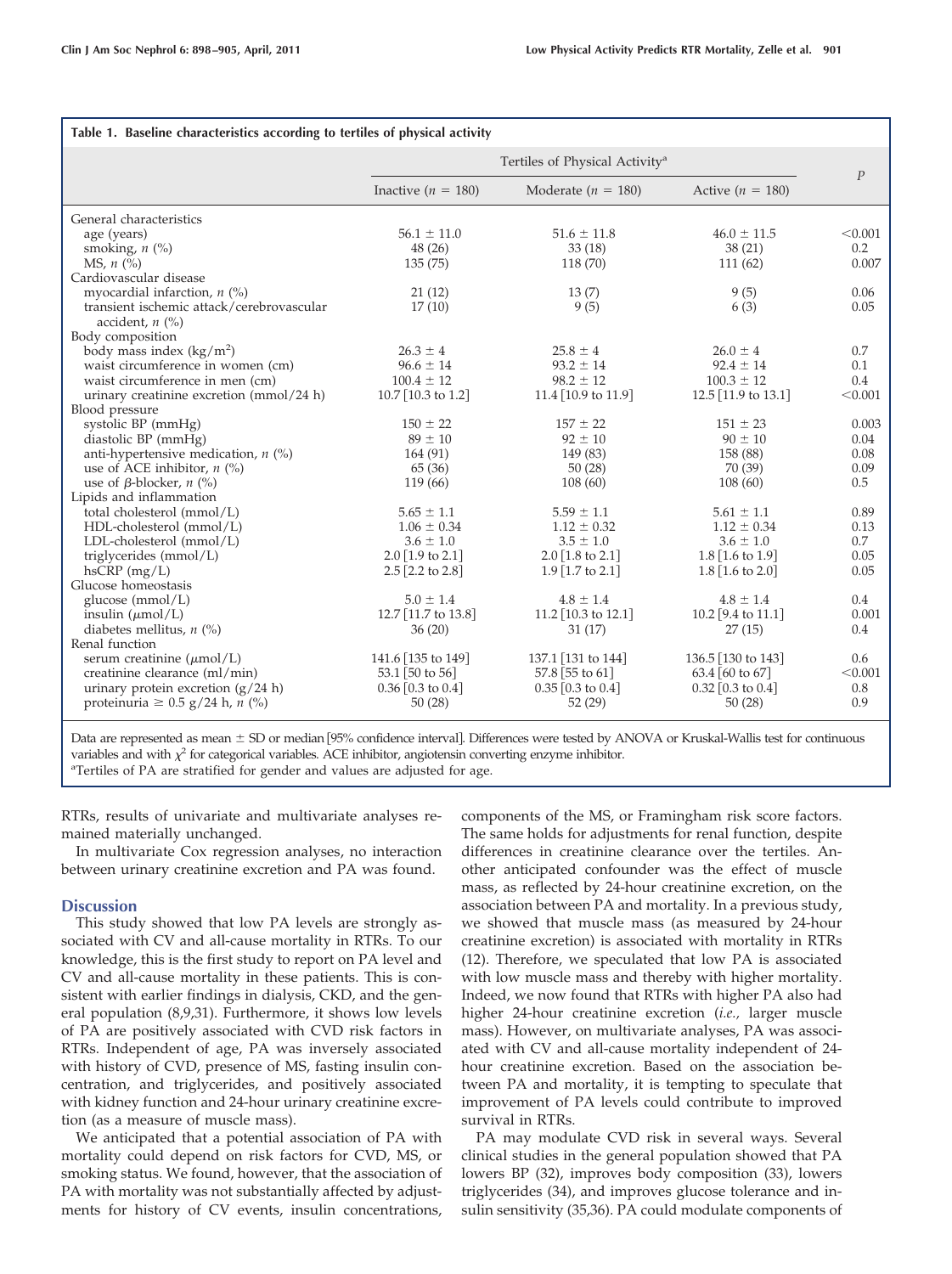

**Figure 1.** | **(A) Kaplan-Meier curves of cardiovascular mortality according to gender-stratified tertiles of PA.** \*Adjusted for age (*P* 0.001). (B) Kaplan-Meier curves of mortality according to gender-stratified tertiles of PA. \*Adjusted for age ( $P < 0.001$ ).

| Table 2. Hazard ratios for cardiovascular and all-cause mortality by PA as a log-transformed continuous variable |                       |                          |                       |                                          |  |  |  |
|------------------------------------------------------------------------------------------------------------------|-----------------------|--------------------------|-----------------------|------------------------------------------|--|--|--|
| Model                                                                                                            | $(n = 37)$            | Cardiovascular Mortality |                       | <b>All-Cause Mortality</b><br>$(n = 81)$ |  |  |  |
|                                                                                                                  | HR [95% CI]           |                          | HR [95% CI]           | Р                                        |  |  |  |
|                                                                                                                  | $0.51$ [0.39 to 0.67] | < 0.001                  | $0.58$ [0.48 to 0.70] | < 0.001                                  |  |  |  |
| ∍                                                                                                                | $0.56$ [0.41 to 0.76] | < 0.001                  | $0.67$ [0.54 to 0.83] | < 0.001                                  |  |  |  |
| 3                                                                                                                | $0.58$ [0.42 to 0.79] | 0.001                    | $0.69$ [0.55 to 0.85] | 0.001                                    |  |  |  |
| 4                                                                                                                | $0.61$ [0.44 to 0.84] | 0.003                    | $0.70$ [0.57 to 0.88] | 0.002                                    |  |  |  |
| 5                                                                                                                | $0.58$ [0.42 to 0.80] | 0.001                    | $0.70$ [0.56 to 0.87] | 0.001                                    |  |  |  |
| 6                                                                                                                | $0.62$ [0.45 to 0.85] | 0.003                    | $0.76$ [0.61 to 0.95] | 0.02                                     |  |  |  |
| 7                                                                                                                | $0.62$ [0.45 to 0.86] | 0.004                    | $0.75$ [0.60 to 0.94] | 0.01                                     |  |  |  |

Model 1: Crude model of physical activity as a continuous variable (log-MET-min/day). Model 2: model 1 + adjustment for age and gender. Model 3: model  $2 +$  adjustment for history of cardiovascular events. Model 4: model  $3 +$  adjustment for insulin concentration, systolic BP, waist circumference, triglycerides, smoking, and hsCRP. Model 5: model  $3 +$  adjustment for Framingham risk score factors (BP, LDL-cholesterol, HDL-cholesterol, smoking, presence of diabetes). Model 6: model 5 adjustment for creatinine clearance and urinary protein excretion. Model 7: model  $5 +$  adjustment for 24-hour urinary creatinine excretion. HR, hazard ratio; CI, confidence interval.

the MS in RTRs in the same way as in the general population, which is supported by our data. Most RTRs gain substantial weight after transplantation, mainly because of an increase in fat mass (37). Inactivity is strongly associated

with obesity, and consequently, with the accumulation of visceral fat (38). Both visceral fat and physical inactivity itself are associated with the activation of inflammatory pathways (39), which in turn is involved in the cascade of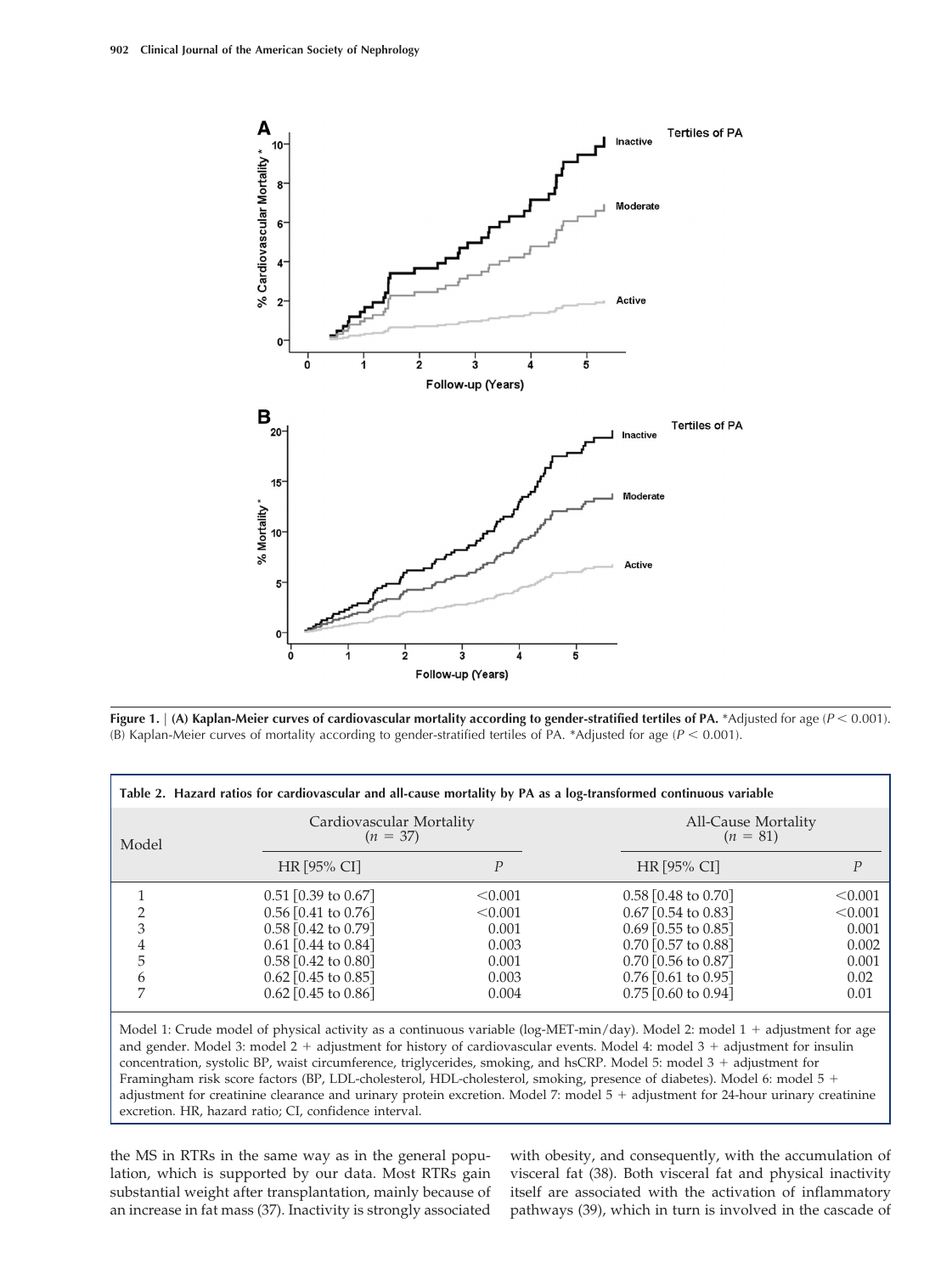atherosclerosis and insulin resistance (40,41). The factors above could partially explain the modulating effect of PA on CVD risk.

Another mechanism that could elucidate the cardioprotective effects of exercise is vascular adaptation. Physical inactivity could lead to endothelial dysfunction in part by reduced activity of vascular nitric oxide, an established precursor to the atherosclerosis process (42,43). Exercise training has been shown to increase nitric oxide production, angiogenesis, and arteriogenesis and reduce vascular oxidative stress; this could represent the response to exercise that protects against CVD (43,44).

In our study, median energy expenditure attributable to PA was 115 MET-min/d, with values of 69 MET-min/d for women and 204 MET-min/d for men. Richardson *et al.* (18) measured a mean energy expenditure of about 410 METmin/d in healthy subjects using the MLTPAQ, which only measures leisure time physical activity. Thus, compared with healthy subjects, RTRs have low PA levels in our study, which is in line with two other studies in which RTRs had lower levels of PA compared with healthy subjects (45,46). A 5-year follow-up study showed that most RTRs spontaneously became more active after transplantation, which was associated with a better quality of life (46). Although PA levels increase after transplantation, they often remain relatively low (45,47).

There could be several reasons for the low levels of PA in RTRs. Exercise capacity is approximately 30% lower in RTRs than in controls (10). The main determinants of exercise capacity in RTRs are skeletal muscle strength and PA level (47). It is difficult to determine whether low PA levels are caused by low muscle mass or the other way around. Before transplant, muscle mass is frequently low as a consequence of muscle wasting associated with ESRD and chronic hemodialysis (48). Metabolic acidosis and chronic inflammation contribute to the process of muscle protein degradation (48). After transplantation, chronic exposure to corticosteroids can contribute to decreased muscle mass. In line with this, we found in an earlier study that cumulative prednisolone dose was inversely related to muscle mass as reflected by 24-hour urinary creatinine excretion (12). Thus, a primary lack in muscle mass may impair RTRs in their capacity to exert PA. However, use of corticosteroids has been shown to not limit the potential to build muscle mass and exercise capacity (47). It has also been shown that disuse of muscle because of a lack of PA can adversely affect muscle mass (13). It is therefore obvious that to restore and maintain muscle mass after transplantation, regular PA is needed. Another reason for inactivity may also be uncertainty about being capable of being (and being allowed to be) physically active, with fear of injuring the graft playing a role in this uncertainty.

Exercise studies in RTRs have indicated that exercise training results in an improved exercise capacity, increased muscle strength, improved BP control and bone remodeling, and higher levels of self-reported physical functioning (11,47). These results show that exercise training in RTRs can be effective and feasible. Our results suggest that exercise training may benefit RTRs in terms of better survival. In regular care after transplan-

tation, exercise training is not yet incorporated. Further research is needed to study the role of PA intervention after renal transplantation in the prevention and treatment of CV risk factors, physical functioning, and longterm outcome.

The strength of our study is its prospective design. RTRs in this study were closely monitored by regular check-up in our clinic, which allows for extensive information gathering on patient status. A limitation of our study is that we used questionnaires to measure PA. However, the questionnaires have been validated (17–19), and the RTRs were interviewed by trained research assistants. Recall bias and social desirability bias where the participants could tend to report high volumes of PA are unfortunately unavoidable and could influence internal validation. Validation studies have shown that questionnaires may be effective in classifying people into broad categories of PA (*e.g.,* inactive, moderate, and active) but are less appropriate for quantifying absolute energy expenditure (49). Therefore, the focus in this study is not on absolute MET scores of PA but on the ranking based on these scores. It is tempting to speculate that stimulation of PA will improve outcome after transplantation. This study is, however, observational in design and not an intervention study; thus, hard conclusions on causality can not been drawn. We can not exclude a more general effect of a more healthy lifestyle, but our data support that PA contributes to a healthy lifestyle pattern in RTRs.

In summary, low PA is an independent risk factor for CV and all-cause mortality in RTRs. Our data suggest that increased PA might have a CV survival benefit for RTRs. Given the four to six times increased CV mortality in RTRs, there is great potential for mortality reduction by exercise participation in these patients.

#### **Acknowledgments**

This research was performed within the framework of CTMM, the Centre for Translational Molecular Medicine (www.ctmm.nl), project PREDICCt (Grant 01C-104), and was supported by The Netherlands Heart Foundation, Dutch Diabetes Research Foundation, and Dutch Kidney Foundation.

#### **Disclosures**

None.

#### **References**

- 1. Oterdoom LH, de Vries AP, van Ree RM, Gansevoort RT, van Son WJ, van der Heide JJ, Navis G, de Jong PE, Gans RO, Bakker SJ: N-terminal pro-B-type natriuretic peptide and mortality in renal transplant recipients versus the general population. *Transplantation* 87: 1562–1570, 2009
- 2. Aakhus S, Dahl K, Wideroe TE: Cardiovascular disease in stable renal transplant patients in Norway: Morbidity and mortality during a 5-yr follow-up *Clin Transplant* 18: 596 – 604, 2004
- 3. Ojo AO: Cardiovascular complications after renal transplantation and their prevention. *Transplantation* 82: 603– 611, 2006
- 4. Hjelmesaeth J, Hartmann A, Midtvedt K, Aakhus S, Stenstrom J, Morkrid L, Egeland T, Tordarson H, Fauchald P: Metabolic cardiovascular syndrome after renal transplantation. *Nephrol Dial Transplant* 16: 1047–1052, 2001
- 5. Leitzmann MF, Park Y, Blair A, Ballard-Barbash R, Mouw T, Hollenbeck A, Schatzkin A: Physical activity recommenda-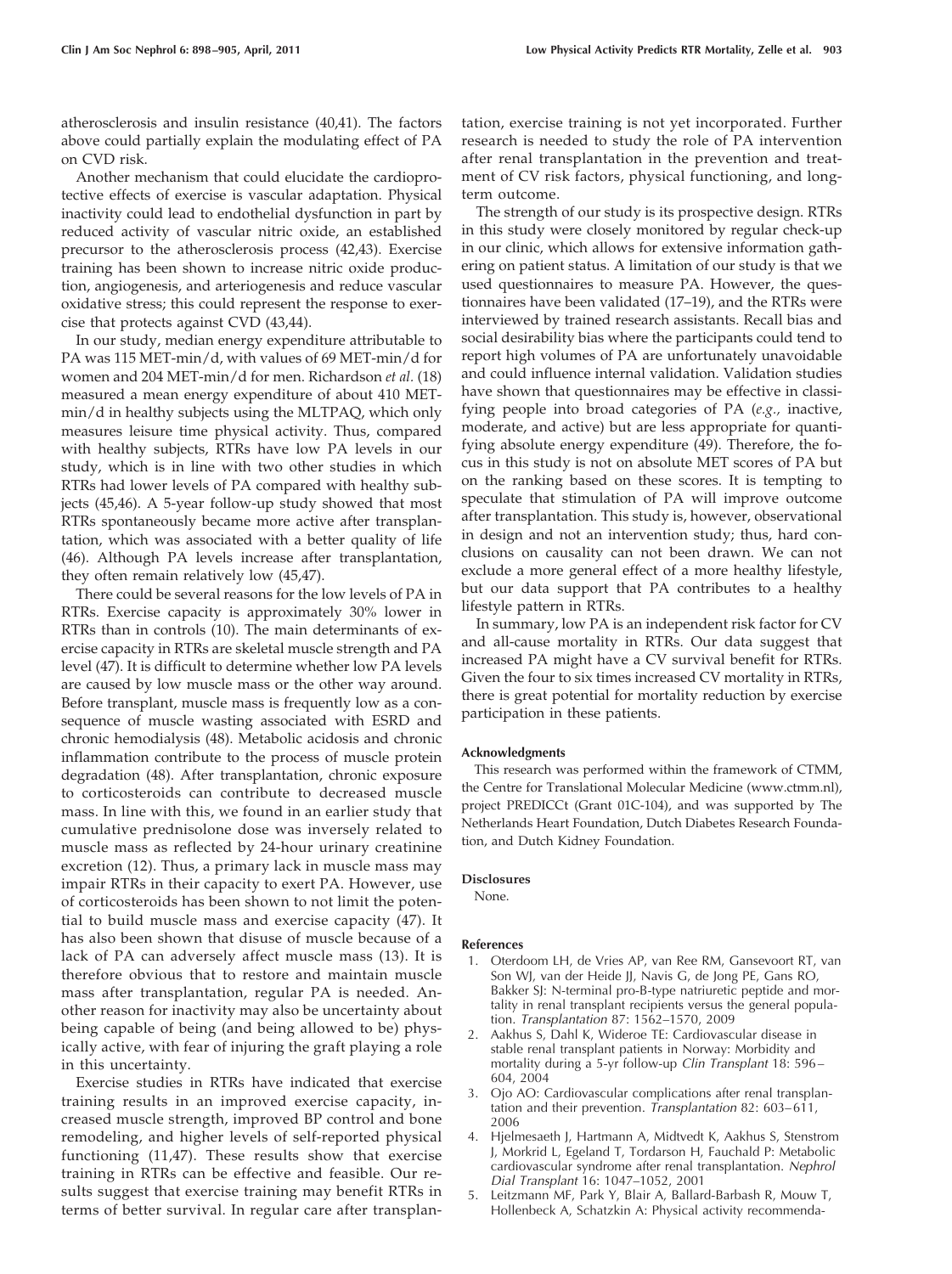tions and decreased risk of mortality. *Arch Intern Med* 167: 2453–2460, 2007

- 6. Jennings G, Nelson L, Nestel P, Esler M, Korner P, Burton D, Bazelmans J: The effects of changes in physical activity on major cardiovascular risk factors, hemodynamics, sympathetic function, and glucose utilization in man: A controlled study of four levels of activity. *Circulation* 73: 30 – 40, 1986
- 7. Hu FB, Stampfer MJ, Colditz GA, Ascherio A, Rexrode KM, Willett WC, Manson JE: Physical activity and risk of stroke in women. *JAMA* 283: 2961–2967, 2000
- 8. Paffenbarger RS Jr, Hyde RT, Wing AL, Lee IM, Jung DL, Kampert JB: The association of changes in physical-activity level and other lifestyle characteristics with mortality among men. *N Engl J Med* 328: 538 –545, 1993
- 9. Beddhu S, Baird BC, Zitterkoph J, Neilson J, Greene T: Physical activity and mortality in chronic kidney disease (NHANES III). *Clin J Am Soc Nephrol* 4: 1901–1906, 2009
- 10. van den Ham EC, Kooman JP, Schols AM, Nieman FH, Does JD, Franssen FM*,* Akkermans MA, Janssen PP, van Hooff JP: Similarities in skeletal muscle strength and exercise capacity between renal transplant and hemodialysis patients. *Am J Transplant* 5: 1957–1965, 2005
- 11. Painter PL, Hector L, Ray K, Lynes L, Dibble S, Paul SM, Tomlanovich SL, Ascher NL: A randomized trial of exercise training after renal transplantation. *Transplantation* 74: 42– 48, 2002
- 12. Oterdoom LH, van Ree RM, de Vries AP, Gansevoort RT, Schouten JP, van Son WJ, Homan van der Heide JJ, Navis G, de Jong PE, Gans RO, Bakker SJ: Urinary creatinine excretion reflecting muscle mass is a predictor of mortality and graft loss in renal transplant recipients. *Transplantation* 86: 391– 398, 2008
- 13. Little JP, Phillips SM: Resistance exercise and nutrition to counteract muscle wasting. *Appl Physiol Nutr Metab* 34: 817– 828, 2009
- 14. Oterdoom LH, Gansevoort RT, Schouten JP, de Jong PE, Gans RO, Bakker SJ: Urinary creatinine excretion, an indirect measure of muscle mass, is an independent predictor of cardiovascular disease and mortality in the general population *Atherosclerosis* 207: 534 –540, 2009
- 15. van Ree RM, de Vries AP, Oterdoom LH, The TH, Gansevoort RT, Homan van der Heide JJ, van Son WJ, Ploeg RJ, de Jong PE, Gans RO, Bakker SJ: Abdominal obesity and smoking are important determinants of C-reactive protein in renal transplant recipients *Nephrol Dial Transplant* 20: 2524 –2531, 2005
- 16. Zelle DM, Corpeleijn E, van Ree RM, Stolk RP, van der Veer E, Gans RO, Homan van der Heide JJ, Navis G, Bakker SJ: Markers of the hepatic component of the metabolic syndrome as predictors of mortality in renal transplant recipients *Am J Transplant* 10: 106 –114, 2010
- 17. Jacobs DR Jr, Ainsworth BE, Hartman TJ, Leon AS: A simultaneous evaluation of 10 commonly used physical activity questionnaires. *Med Sci Sports Exerc* 25: 81–91, 1993
- 18. Richardson MT, Leon AS, Jacobs DR Jr, Ainsworth BE, Serfass R: Comprehensive evaluation of the Minnesota Leisure Time Physical Activity Questionnaire. *J Clin Epidemiol* 47: 271– 281, 1994
- 19. Folsom AR, Jacobs DR Jr, Caspersen CJ, Gomez-Marin O, Knudsen J: Test-retest reliability of the Minnesota Leisure Time Physical Activity Questionnaire. *J Chronic Dis* 39: 505– 511, 1986
- 20. Conway JM, Irwin ML, Ainsworth BE: Estimating energy expenditure from the Minnesota Leisure Time Physical Activity and Tecumseh Occupational Activity questionnaires: A doubly labeled water validation. *J Clin Epidemiol* 55: 392–399, 2002
- 21. Montoye HJ, Kemper HCG, Saris WHM, Washburn RA: *Measuring Physical Activity and Energy Expenditure*, Champaign, IL, Human Kinetics, 1996
- 22. Ainsworth BE, Haskell WL, Whitt MC, Irwin ML, Swartz AM, Strath SJ, O'Brien WL, Bassett DR Jr, Schmitz KH, Emplaincourt PO, Jacobs DR Jr, Leon AS: Compendium of physical activities: An update of activity codes and MET intensities. *Med Sci Sports Exerc* 32: S498 –S504, 2000
- 23. Oja P, Bull FC, Fogelholm M, Martin BW: Physical activity recommendations for health: What should Europe do? *BMC Public Health* 10: 10, 2010
- 24. Beddhu S, Pappas LM, Ramkumar N, Samore M: Effects of body size and body composition on survival in hemodialysis patients *J Am Soc Nephrol* 14: 2366 –2372, 2003
- 25. Proctor DN, O'Brien PC, Atkinson EJ, Nair KS: Comparison of techniques to estimate total body skeletal muscle mass in people of different age groups. *Am J Physiol* 277: E489 – E495, 1999
- 26. Heymsfield SB, Arteaga C, McManus C, Smith J, Moffitt S: Measurement of muscle mass in humans: Validity of the 24 hour urinary creatinine method. *Am J Clin Nutr* 37: 478 – 494, 1983
- 27. National Cholesterol Education Program (NCEP): Third Report of the National Cholesterol Education Program Expert Panel on Detection, Evaluation, and Treatment of High Blood Cholesterol in Adults (Adult Treatment Panel III) final report. *Circulation* 106: 3143–3421, 2002
- 28. American Diabetes Association: Diagnosis and classification of diabetes mellitus. *Diabetes Care* 31[Suppl 1]: S55–S60, 2008
- 29. American Diabetes Association: Report of the expert committee on the diagnosis and classification of diabetes mellitus. *Diabetes Care* 26[Suppl 1]: S5–S20, 2003
- 30. Anderson KM, Wilson PW, Odell PM, Kannel WB: An updated coronary risk profile: A statement for health professionals. *Circulation* 83: 356 –362, 1991
- 31. Stack AG, Molony DA, Rives T, Tyson J, Murthy BV: Association of physical activity with mortality in the US dialysis population. *Am J Kidney Dis* 45: 690 –701, 2005
- 32. Hagberg JM, Park JJ, Brown MD: The role of exercise training in the treatment of hypertension: An update. *Sports Med* 30: 193–206, 2000
- 33. Wood PD, Stefanick ML, Williams PT, Haskell WL: The effects on plasma lipoproteins of a prudent weight-reducing diet, with or without exercise, in overweight men and women. *N Engl J Med* 325: 461– 466, 1991
- 34. Slentz CA, Houmard JA, Johnson JL, Bateman LA, Tanner CJ, McCartney JS, Duscha BD, Kraus WE: Inactivity, exercise training and detraining, and plasma lipoproteins STRRIDE: A randomized, controlled study of exercise intensity and amount. *J Appl Physiol* 103: 432– 442, 2007
- 35. Sato Y, Nagasaki M, Nakai N, Fushimi T: Physical exercise improves glucose metabolism in lifestyle-related diseases. *Exp Biol Med (Maywood)* 228: 1208 –1212, 2003
- 36. Koivisto VA, Yki-Jarvinen H, DeFronzo RA: Physical training and insulin sensitivity. *Diabetes Metab Rev* 1: 445– 481, 1986
- 37. van den Ham EC, Kooman JP, Christiaans MH, Leunissen KM, van Hooff JP: Posttransplantation weight gain is predominantly due to an increase in body fat mass. *Transplantation* 70: 241–242, 2000
- 38. Olsen RH, Krogh-Madsen R, Thomsen C, Booth FW, Pedersen BK: Metabolic responses to reduced daily steps in healthy nonexercising men. *JAMA* 299: 1261–1263, 2008
- 39. Pedersen BK: The diseasome of physical inactivity and the role of myokines in muscle-fat cross talk. *J Physiol* 587: 5559 –5568, 2009
- 40. Handschin C, Spiegelman BM: The role of exercise and PGC1alpha in inflammation and chronic disease. *Nature* 454: 463–469, 2008
- 41. Febbraio MA: Exercise and inflammation. *J Appl Physiol* 103: 376 –377, 2007
- 42. Li H, Forstermann U: Nitric oxide in the pathogenesis of vascular disease. *J Pathol* 190: 244 –254, 2000
- 43. Kojda G, Hambrecht R: Molecular mechanisms of vascular adaptations to exercise. Physical activity as an effective antioxidant therapy? *Cardiovasc Res* 67: 187–197, 2005
- 44. Kingwell BA: Nitric oxide-mediated metabolic regulation during exercise: Effects of training in health and cardiovascular disease. *FASEB J* 14: 1685–1696, 2000
- 45. van den Ham EC, Kooman JP, Christiaans MH, van Hooff JP: Relation between steroid dose, body composition and physi-